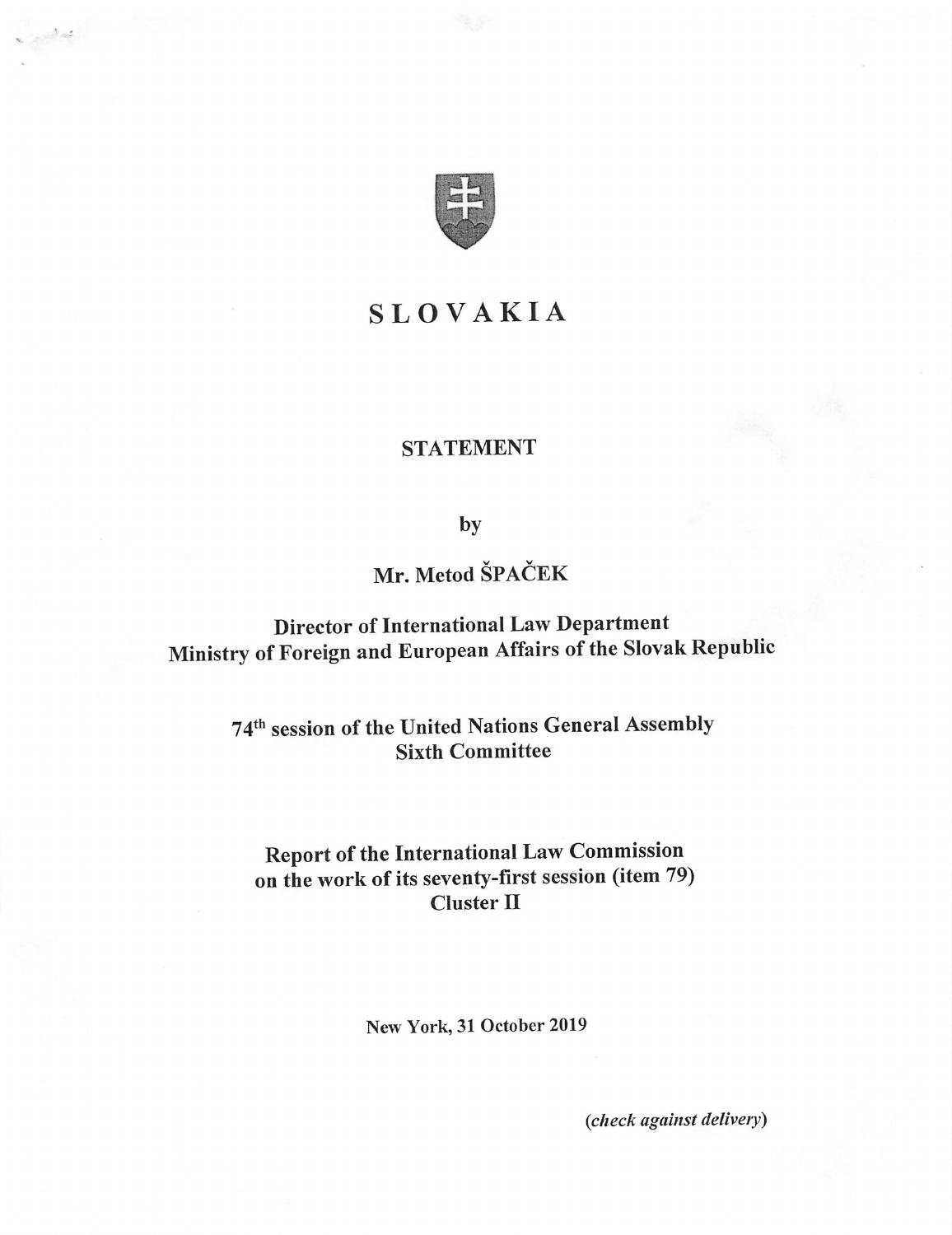### Mr. Chairman,

 $\ddot{\phantom{0}}$ 

In my today's intervention, I will address Chapters VI, VIII and X of the ILC Report, i.e. the topics of "Protection of the environment in relation to armed conflicts", "Immunity of State officials from foreign criminal jurisdiction" and "Sea-level rise in relation to international law". I thank the Chairman of the ILC for presenting the respective parts of the ILC Report to us on Monday.

### Mr. Chairman,

Addressing first the topic "Protection of the environment in relation to armed conflicts", I would like to thank the Special Rapporteur Ambassador Marja Lehto for her second report and congratulate the Commission on the conclusion of the first reading of the draft principles.

Armed conflicts often cause significant harm to natural resources and the environment. These may have long-term and irreparable consequences. The means of warfare become more advanced. The effect of armed conflict on the environment can occur in new and more devastating manner. Therefore, we consider the topic as relevant for consideration by the Commission. However, seeing the set of 28 principles before us, we are hesitant, on the conceptual terms, with the provisional result. In our view more streamlined and concise set of principles, with a clear normative content, would be more useful for state practice. Unfortunately, the principles lack an overall normative coherence, since they consist of a blend of international environmental law and international humanitarian law restatements and mere recommendations de lege ferenda.

We are convinced that the draft shall be revisited to provide for a more concise, better structured set of principles, focusing rather on principles that primarily regulate protection of environment during armed conflict, thus avoiding restating on one hand well established rules and principles of international humanitarian law, or specifying generally applicable principles of international environmental law. We are convinced that such approach would contribute to a better clarity of the set of draft principles and their usefulness for States.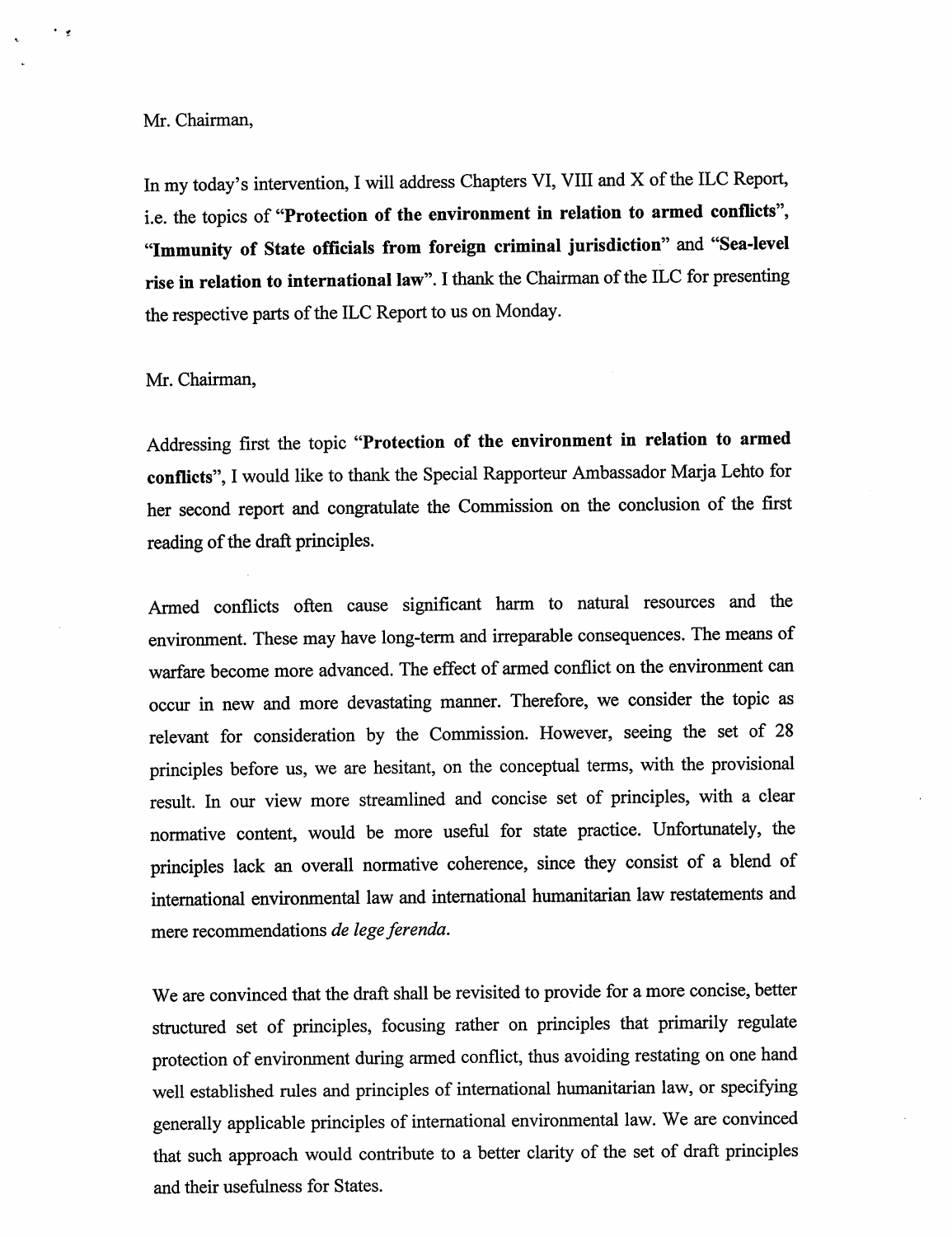Reserving our right to provide our detailed comments to draft principles in writing, I will limit my comments now to some specific issues with regard to draft principles adopted by the commission at the current session.

With regard to draft Principle 9 on state responsibility, we have difficulties to understand the benefits of the para 1. We think it could potentially lead to some conflision with regard to the scope of the reparation for any environmental damage. We think that the issue of reparation can be easily solved within the general rules on state responsibility.

In relation to draft Principle 10, we generally welcome the substance of the principle. However, we are hesitant, whether more prescriptive language should not be used. We are also not convinced about the extension of the principle or obligation therein to the post conflict situations as well.

Slovakia is a staunch supporter of any kind of liability and reparations to be provided for harm caused. Nevertheless, in conformity with our general remarks on the topic, we do not think that inclusion of draft principle on corporate liability is appropriate and within the remits of the scope of the ILC work on this topic.

We appreciate that the draft principles specifically tackle situations of occupation, but call for moderate approach with regard to overly attention to the post-conflict situations beyond the protection of environment itself, e.g. devoting too much time and focus on remedial actions. It is also in this context that we are cautious about draft principle 24 and its scope. We would at least appreciate some examples of categories of information, on which the draft principle should apply.

Mr. Chairman,

Before addressing topic of Immunities of States Officials from Foreign Criminal Jurisdiction in substance, I would like to thank Special Rapporteur Madam Concepción Escobar Hernández for a comprehensive report which together with former 6<sup>th</sup> report covers procedural aspects of immunity. As well as last year, no new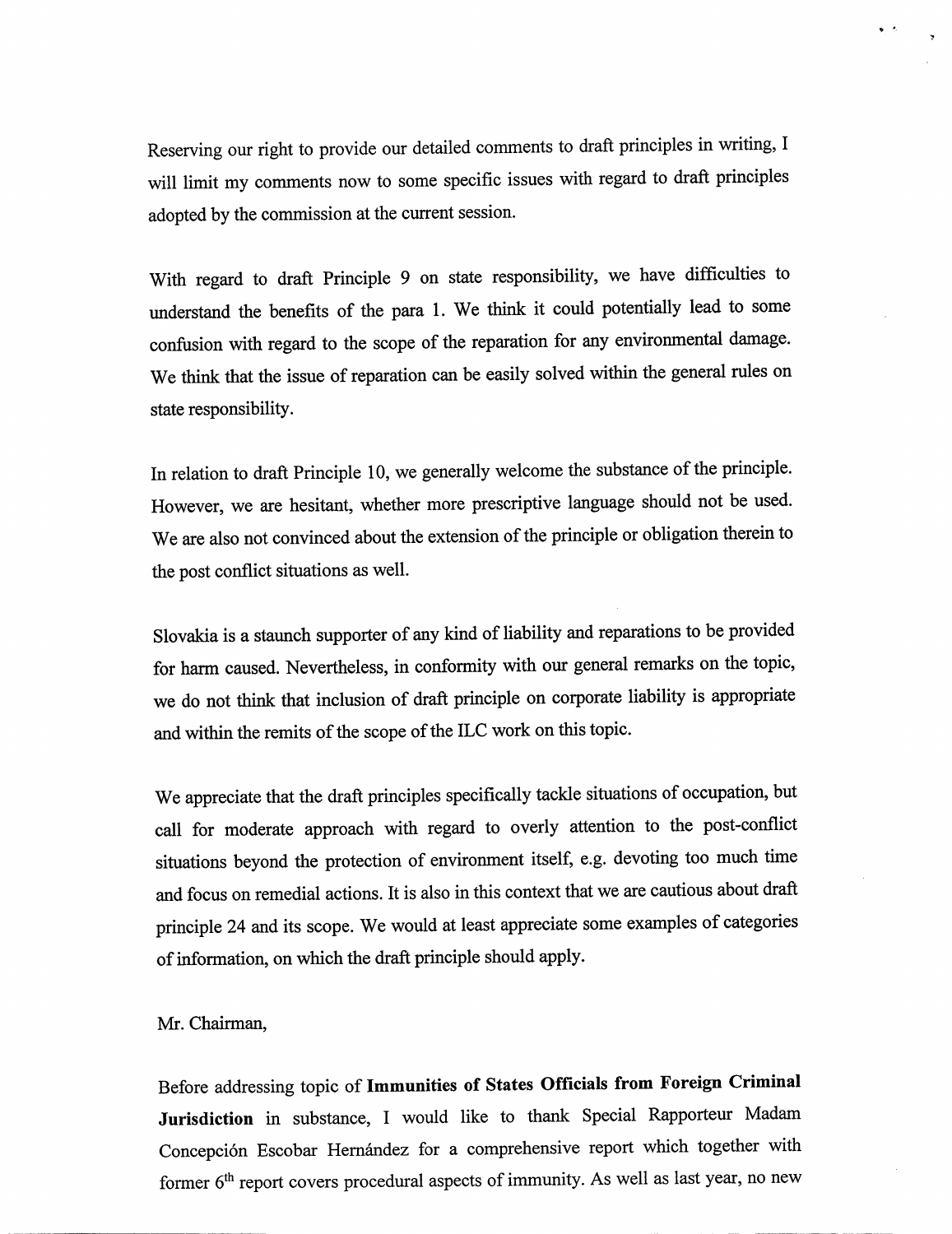articles have been adopted, except for the article 8 ante provisionally adopted by the Drafting Committee. Even though we would not like to see any premature completion of the topic, lack of progress seems regrettably apparent. We therefore support the plan to complete first reading in 2020.

 $\cdot$   $\circ$ 

Eight draft articles proposed by the Special Rapporteur were referred to the Drafting Committee, which due to time constraints did not manage to complete its deliberations. Our comments are therefore on the report of Special Rapporteur and the debate in the Commission. Overall, in order to achieve useful and meaningful set of draft articles on procedural aspects of immunity we would welcome more focus on existing State practice reflected therein. As such practice stemming from domestic laws varies, we consider it necessary that the draft articles on procedural aspects are not overly prescriptive. [In general, we support the inclusion of procedural aspects and safeguards into the draft articles as they contribute to the prevention of politically motivated or abusive exercise of jurisdiction against foreign State officials. Especially, with regard to exceptions of ratione materiae immunity as stated in draft article 7. We reiterate our concerns about the annexed list to draft article 7 going beyond de lege lata international crimes and including crimes that are not firmly part of general international law. With regard to this article's relation to procedural safeguards, we are of the view there are no specific procedural provisions or safeguards needed. It is in this context that we welcome the approach of the Drafting Committee in provisionally adopted draft article 8 *ante*.]

Procedural aspects of immunity were subject-matter also of the  $6<sup>th</sup>$  report of the Special Rapporteur, Slovakia thus wishes to address all 8 proposed draft articles as whole. [We recognize differences between consideration and determination of the immunity even in the language used, however, in order to avoid potential ambiguity, we do not oppose applying more proper language.] We concur with Special Rapporteur that immunity should be considered as soon as forum State's competent authorities are aware that a foreign State official may be affected by a criminal proceeding. However, we are not convinced that it is indeed necessary to elaborate further on this as reflected in para. 2. In relation to para 3 we envisage some practical concems on whether it is indeed possible only to consider and not also determine immunity before any coercive measure, as well as on imderstanding of coercive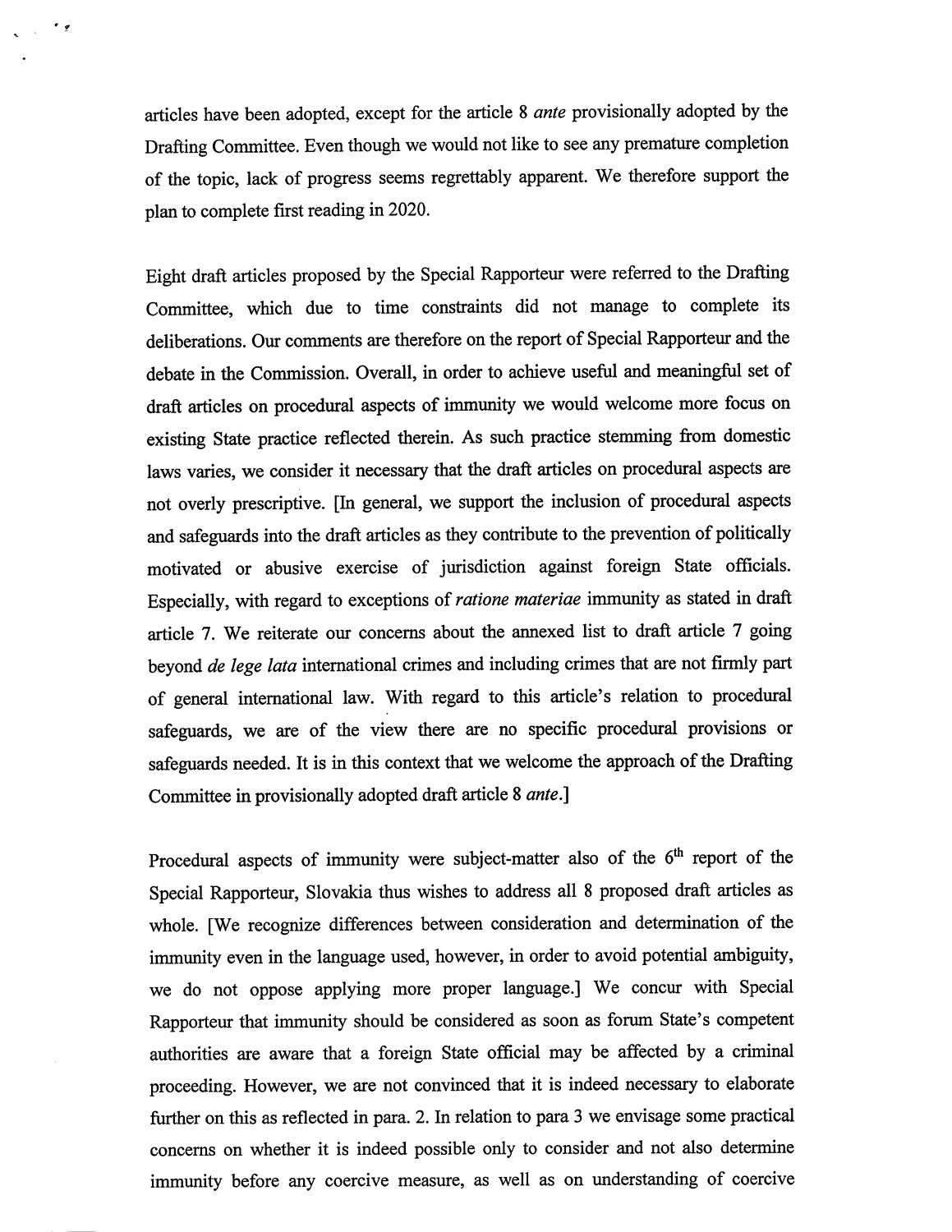measures. Illustrative list in the commentary would be appreciated. In relation to the determination of immunity, we argue that it does not necessarily have to be the courts to determine the immunity. This is not the case in Slovakia either. Therefore, broader approach on the relevant organs of the forum State in the determination of immumty should be applied.

 $\bullet$  .

Touching upon invocation of immunity, we are convinced it is not a procedural requirement for authorities of the forum State to consider and determine the immumty of the State or of one of its officials from jurisdiction. On contrary, authorities of the forum State should assess and decide proprio motu on the immumty of foreign State officials no matter the type of immunity. In this line, we interpret para 6 of draft article 10 as not requiring the forum State to invoke immunity ratione materiae, but preferably in context with para 3 of draft article 9 and draft articles 12, and 13. As para 6 of draft article 10 does not substantively concern invocation of immunity but rather determination of immunity, we think it should be systematically relocated to draft article 9 as para 4. In relation to para 2 of draft article 10, without prejudice clause seems inevitable, as we assert it cannot be to the detriment of the State of the official, if the immunity is not invoked without any delay.

Slovakia further notes with satisfaction that express form was taken as one of the condition for waiver of immunity. Taking into account para 3 of draft article 11, we do not consider waiver of immimity as a matter of mutual judicial or legal assistance, thus believe the diplomatic channels shall be given preference. Such change should also be respectively reflected in para 5 of the article by deleting first part of the sentence until comma. We also urge further considerations on irrevocability of waiver of immunity and on presumption that a provision in international treaty might represent per se an express waiver. Concerning the exchange of information, Slovakia welcomes para 6, but believes that reasons for refusal of a request for information should be devoted further attention.

In reaction to the future works, Slovakia discourages the Special Rapporteur from an analysis in any terms on the relationship of the present topic with international criminal jurisdiction, as it goes beyond the scope of the topic. We also do not favor addressing the question of dispute settlement mechanisms between the forum State